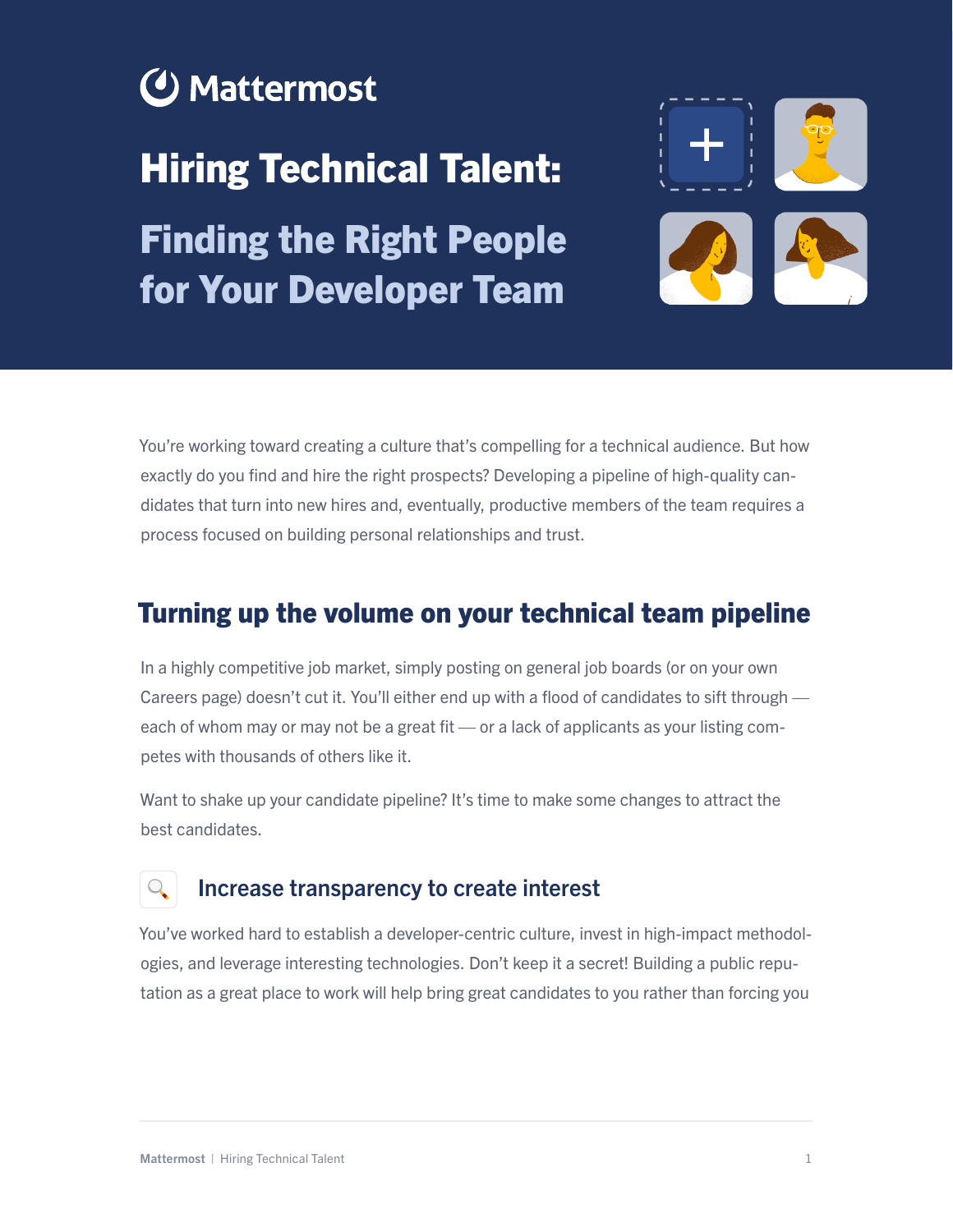to seek them out. Encourage your devs to talk about their work and their teams, whether that means writing technical articles and blog posts, giving talks at industry events, or sharing their experiences with the community.

#### $\langle \rangle$ Hone your job descriptions and hiring team

[According to seasoned HR executives,](https://www.infoworld.com/article/3533556/5-tips-for-finding-and-keeping-top-developer-talent.html) one of the biggest turnoffs for developers is feeling like HR and recruiting teams don't respect them or understand their skillset. Your recruiting team might not be technical themselves ("Is that a programming language or a Pokemon?"). Even so, you need to make sure that there's clear alignment on the requirements for the role and that your recruiters understand how to pitch the team to developers — from what your tech stack includes to what your developer culture is like.



#### Incentivize employee referrals  $|\mathsf{s}|$

Who better to help you find your next great hire than the folks you've already brought onto the team? The developers who are already part of your organization are an excellent re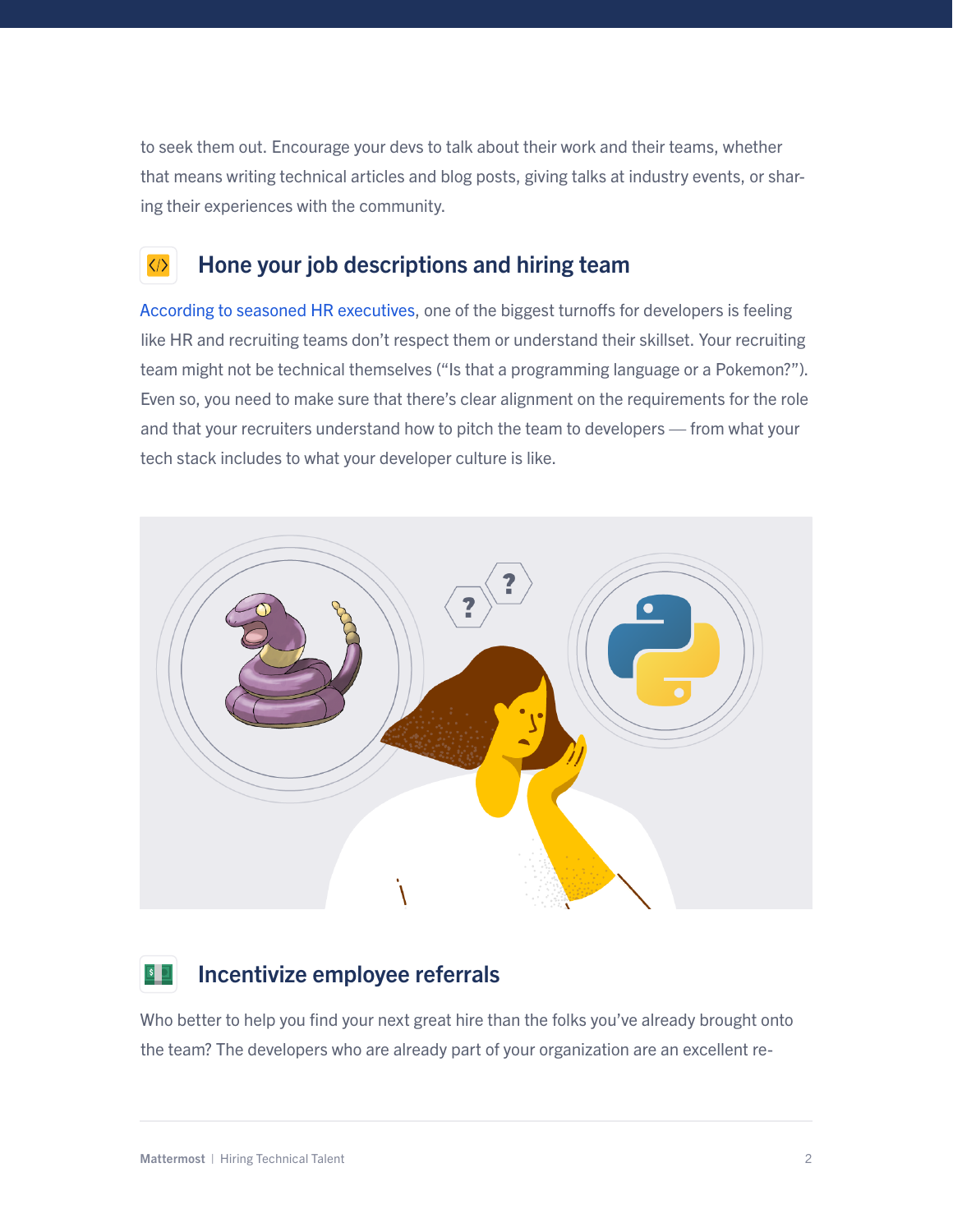source for finding new technical team members. After all, they know better than anyone what it takes to be successful within the organization, and they have a vested interest in hiring great colleagues. An employee referral program can provide the nudge they might need to proactively source candidates on your organization's behalf.

### Connect with people who are in your community

From the end users of your product to the developers using the same technologies you do and beyond, your community might be an underutilized resource for finding the next member of your developer team. These folks are more likely to know your product, your tech stack, and even share cultural values with your team, making them "warmer" candidates than the average applicant. If your organization is involved in the open source community, you're in luck: Your contributors can be a great source of talent that's already invested in the success of your product.

Keep in mind that community engagement is an ongoing process — not something you can turn on and off when you need to hire. Get involved in (or host) industry events and conferences, create spaces for your community to interact with your brand and each other online, and keep the conversation going.

### Expand your candidate pool

Do your minimum requirements include formal technical education? With the proliferation of bootcamps and other technical training programs, there's a huge pool of candidates with technical chops coming from non-traditional education backgrounds. In 2021, [43 percent](https://www.statista.com/statistics/1234815/us-tech-hiring-consideration-degree-holder/)  [of hiring managers stated](https://www.statista.com/statistics/1234815/us-tech-hiring-consideration-degree-holder/) that it is likely that they will fill a IT support or help desk position with someone who doesn't have a four-year-degree.

Teams that have gone remote also have a hiring advantage, as they can tap into a global pool of candidates rather than sticking to local job markets that might be oversaturated and highly competitive.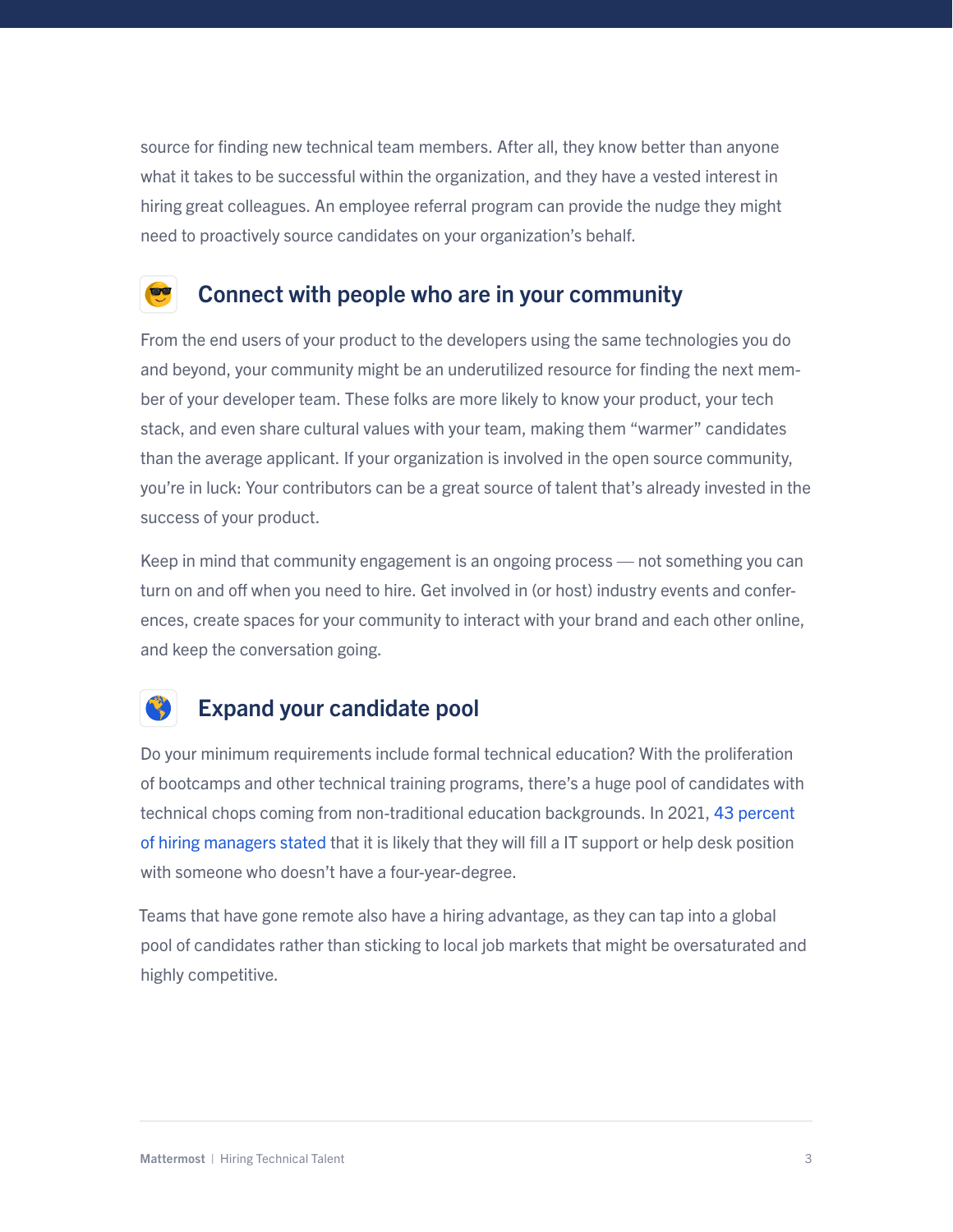#### What makes a good technical hire?

There's no one checklist for the perfect technical hire. Your tech stack, culture, existing team, and development needs are all factors you need to consider when evaluating candidates. But the soft skills that are sometimes overlooked during technical candidate vetting can be highly impactful in the long-term success and happiness of your technical team.



Communication and collaboration skills. Does their collaboration style fit with the way your team works together? If your team is remote, are they great at written communication and asynchronous work?



Value alignment. Do their values and professional ethics map to the values of your organization?



Versatility and adaptability. Are they able to learn new technologies and processes as your needs grow and change?



Motivation and ambition. Are they excited to do their best work, learn, and grow alongside the rest of the team?

# Creating an interview process that captures interest and retains momentum

You've identified some amazing candidates who are curious about joining your organization. That's a great start. But how do you nurture that interest and curiosity into excitement and commitment? Simple: You treat the folks you're hiring like you value their time and expertise — because you certainly should if you want to hire them!

Every organization's hiring process is a little different, but here are a few tips on creating an interview process that transforms candidates into new hires.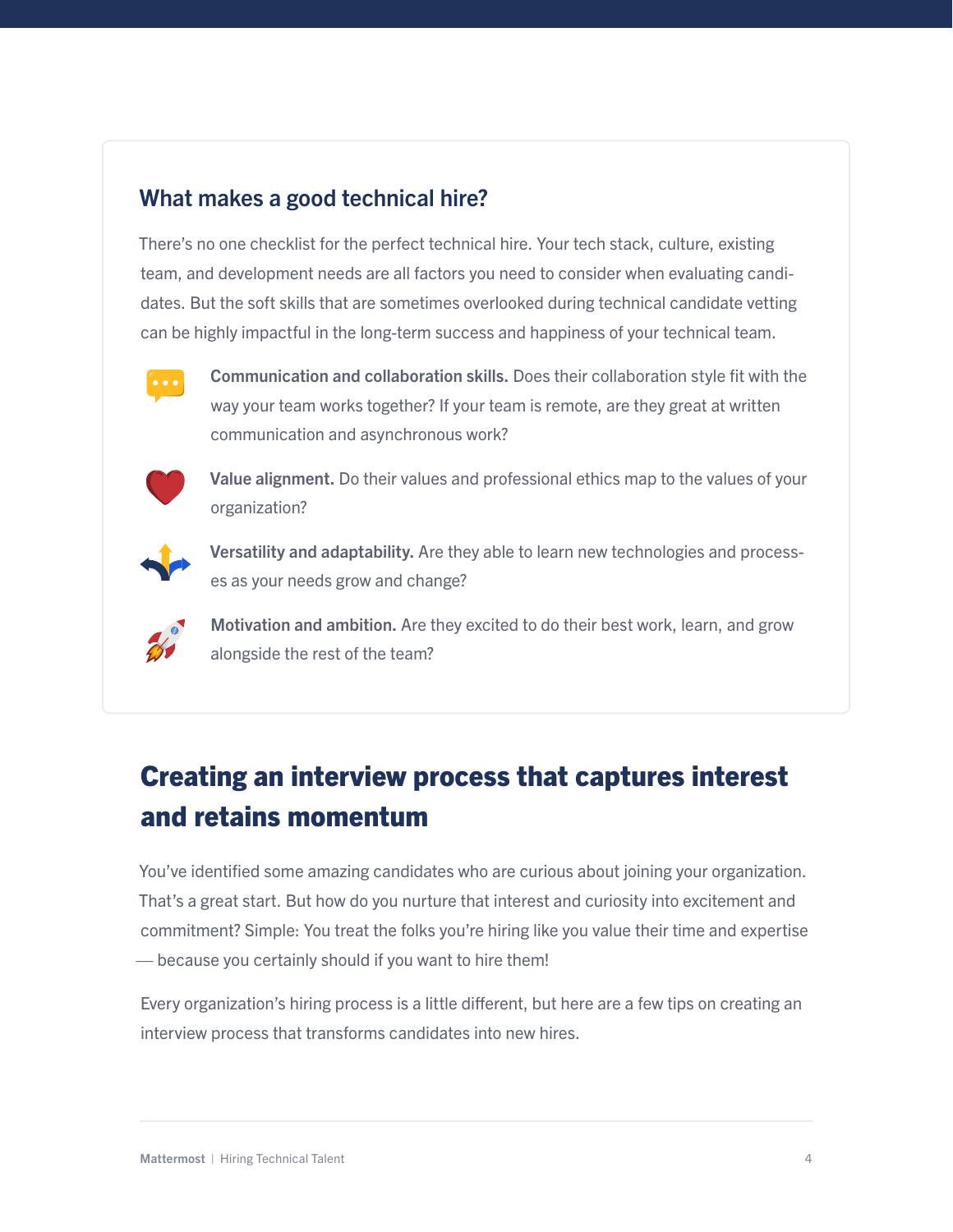#### Key traits of a technical interview process

- $\boxtimes$  Keep everything moving. Be realistic with your expectations. While it would be great to have every candidate meet every person on the team and spend plenty of time vetting them, candidates don't have time to commit hours and weeks of time to your hiring process. Aim for 3–5 hours of interviewing and make sure those hours are well-spent.
- $\boxtimes$  Keep conversations engaging. Whiteboard demos and tests can feel tedious and performative for developers. Instead, focus on conversations and projects that help the candidate show off their skills and experience and give them a better understanding of the team, the role, and the organization.
- $\boxtimes$  Communicate the process. No one likes to be ghosted. Be clear about timelines and expectations at every stage of the process — especially if something is slowing things down.
- $\boxtimes$  Consider compensation. Pay interviewees for their time especially if you're asking for work from them as part of the process.

### An interviewing case study: What does a great interview look like?

So, what does a great technical interview process look like in practice? Here's a brief case study of what a developer's interview process might look like to help put those key traits in context.

#### The recruiter screen



It's a dark and stormy…Tuesday morning, and Sarah is interviewing for a front-end develop-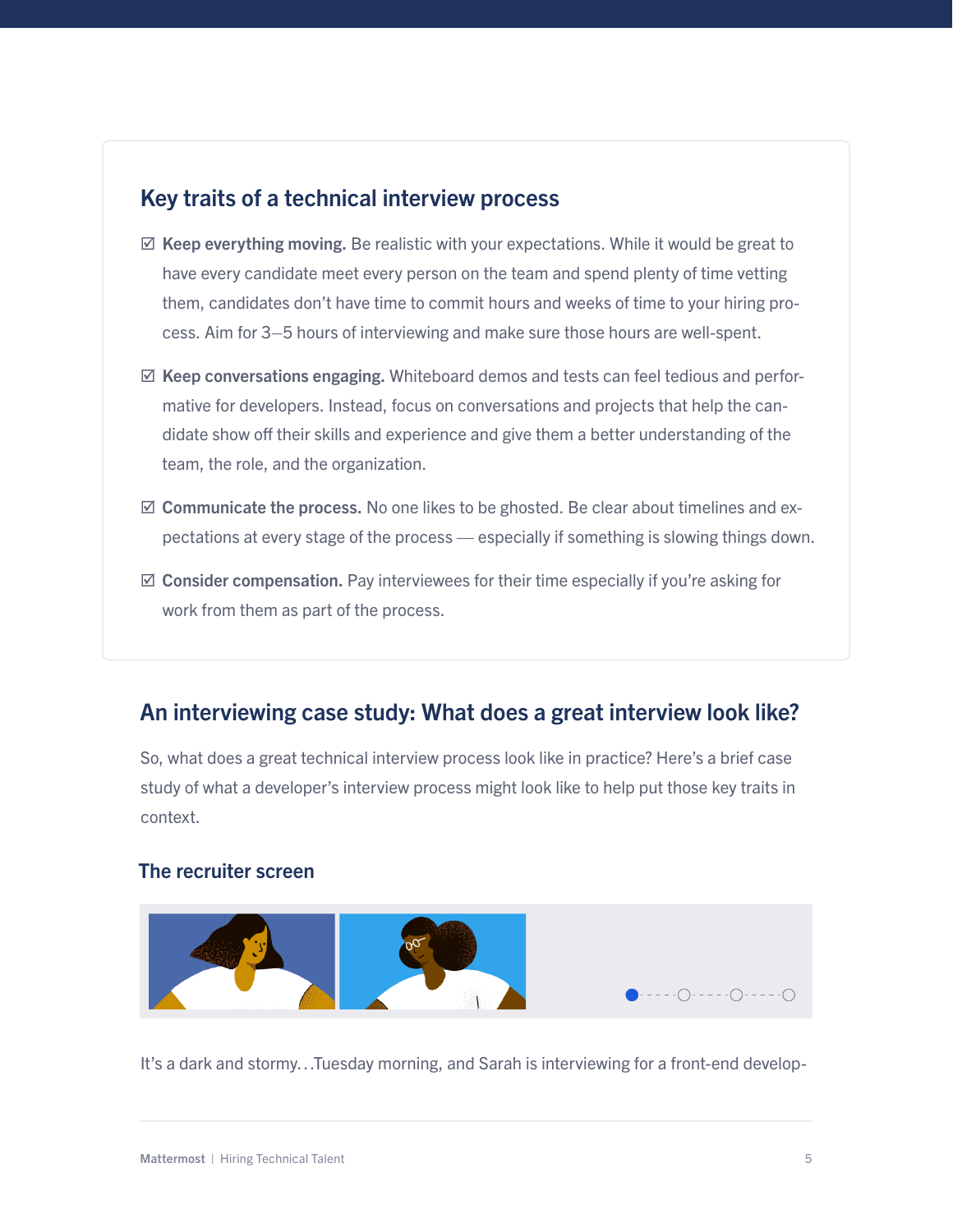er role. She hops on a Zoom call with her recruiter, who is the main point of contact for the interview process.

The recruiter has already discussed the role with the hiring manager and understands exactly what the team is looking for. She can answer Sarah's initial questions about the role and the team, and jots down a few notes to pass along to the hiring manager for the questions she doesn't know the answer to. The recruiter also lets Sarah know what to expect from the interviewing experience — from who she'll be speaking with to a general timeline for the process.

After syncing with the hiring manager, the recruiter promptly sets up the next round of interviews with Sarah.

#### Hiring manager, technical, and team interviews



Sarah meets with the hiring manager and a few other members of the team. She and the recruiter have worked together to carve out times that work for both parties and try to keep the interviews close together so this stage doesn't take too long.

The hiring manager and the other members of the team that Sarah is meeting with have had time to review both the job description and Sarah's resume before their conversations, and each team member is tasked with evaluating specific areas of expertise. She speaks with her hiring manager, two developers, and a product manager — all of whom she would work with closely if she joins the team.

Oops! One of the developers on the interview panel had to cancel due to a conflict. The recruiter steps in to let Sarah know, and they reschedule so Sarah isn't left hanging out on a Zoom call by herself.

The hiring manager makes sure that Sarah's questions are answered, any concerns she has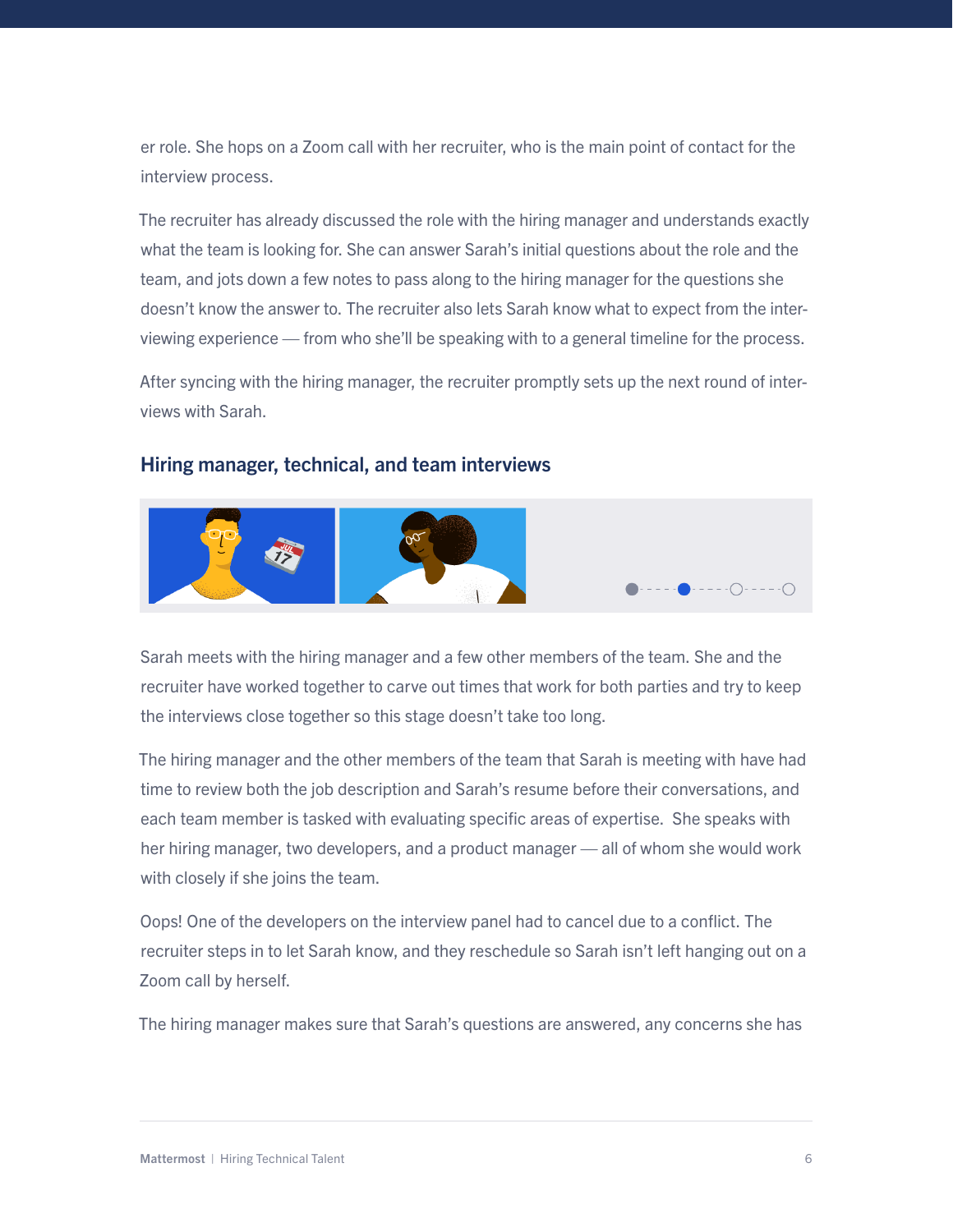about the role or the team are addressed, and that they understand what she is looking for in her next job. They make themselves available for follow-up conversations if Sarah requests them.

#### Pair programming interview



The team loved their conversations with Sarah, and she's ready to move onto the next stage. The recruiter sets her up with another developer on the team for a pair programming interview, where she and the developer work together to solve a problem. The interview gives Sarah the opportunity to show off her skills in action and get a sense of what it would be like to collaborate with a developer from the team.

Pair programming is a great alternative to a take-home project or presentation because it's closer to the actual daily workflow for Sarah's role. At the same time, it also helps keep the time commitment for the interview from ballooning out of control.

#### Making the final decision



Sarah's interviews are done! The team syncs up to discuss her performance, raise any concerns they have, and make a final decision. No matter what their ultimate choice is, the hiring manager or recruiter keeps Sarah looped in on what's going on. One of the interviewers needs an extra day to fill out their feedback? No problem. But the recruiter makes sure to reach out to Sarah and let her know that they haven't forgotten about her.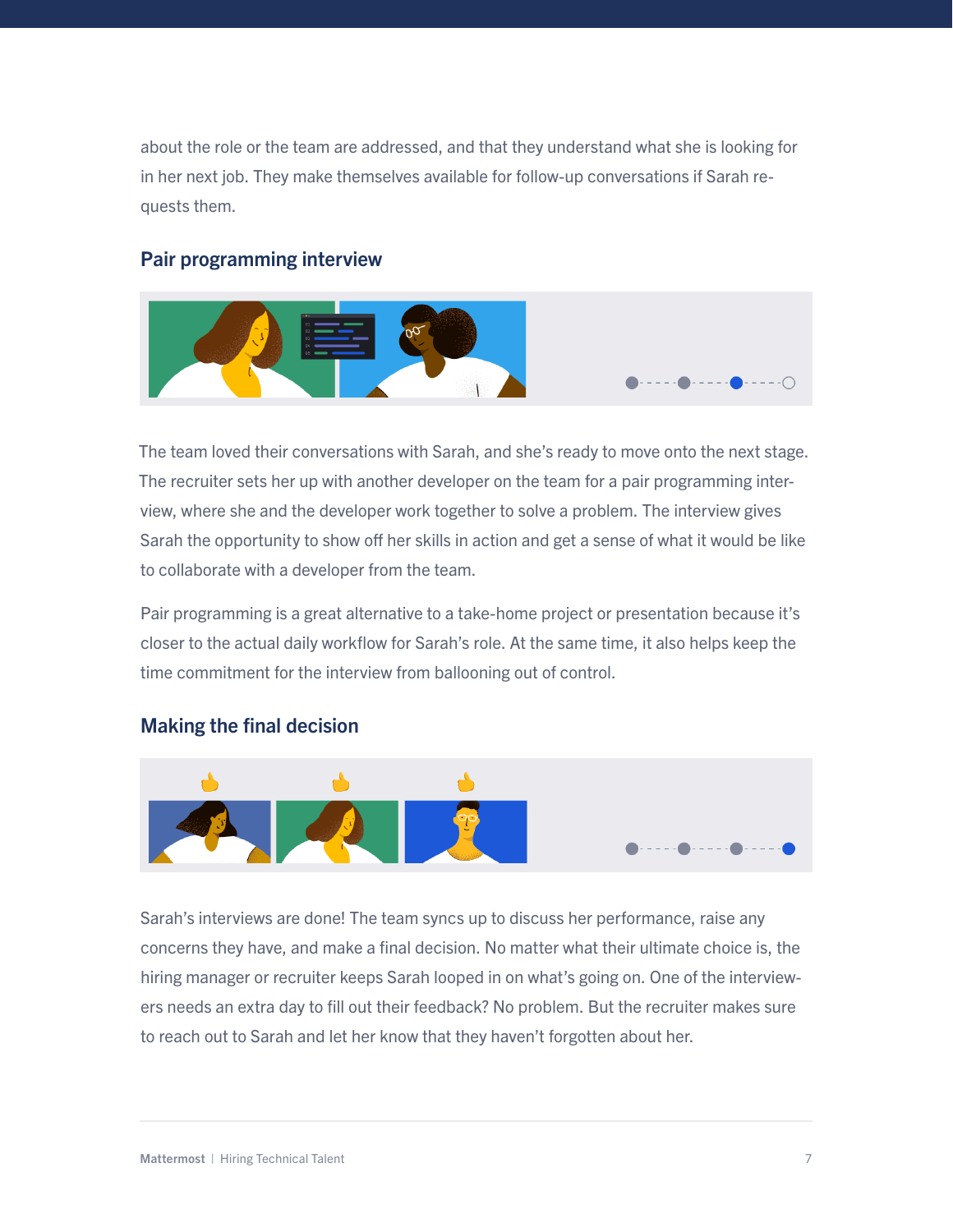#### THE BOTTOM LINE

# Attracting technical talent is about building connections

Navigating the process of finding and closing new technical talent can be challenging. But a thoughtful process can make all the difference — for both your existing team and any candidates they engage with.

While the ultimate goal of any hiring process is to fill an open position, the best recruiting and interviewing workflows are focused on checking boxes. They're designed to create a dialogue with potential team members that gives both sides a chance to make informed decisions about their next big move.



Build a network. Forge relationships with the people who might someday be candidates before you're actively looking for them.



Aim for transparency. Document and communicate processes to keep prospects and candidates informed from day one through the final offer.



Respect everyone's time. Keep interview processes as streamlined as possible and focus on creating positive experiences.